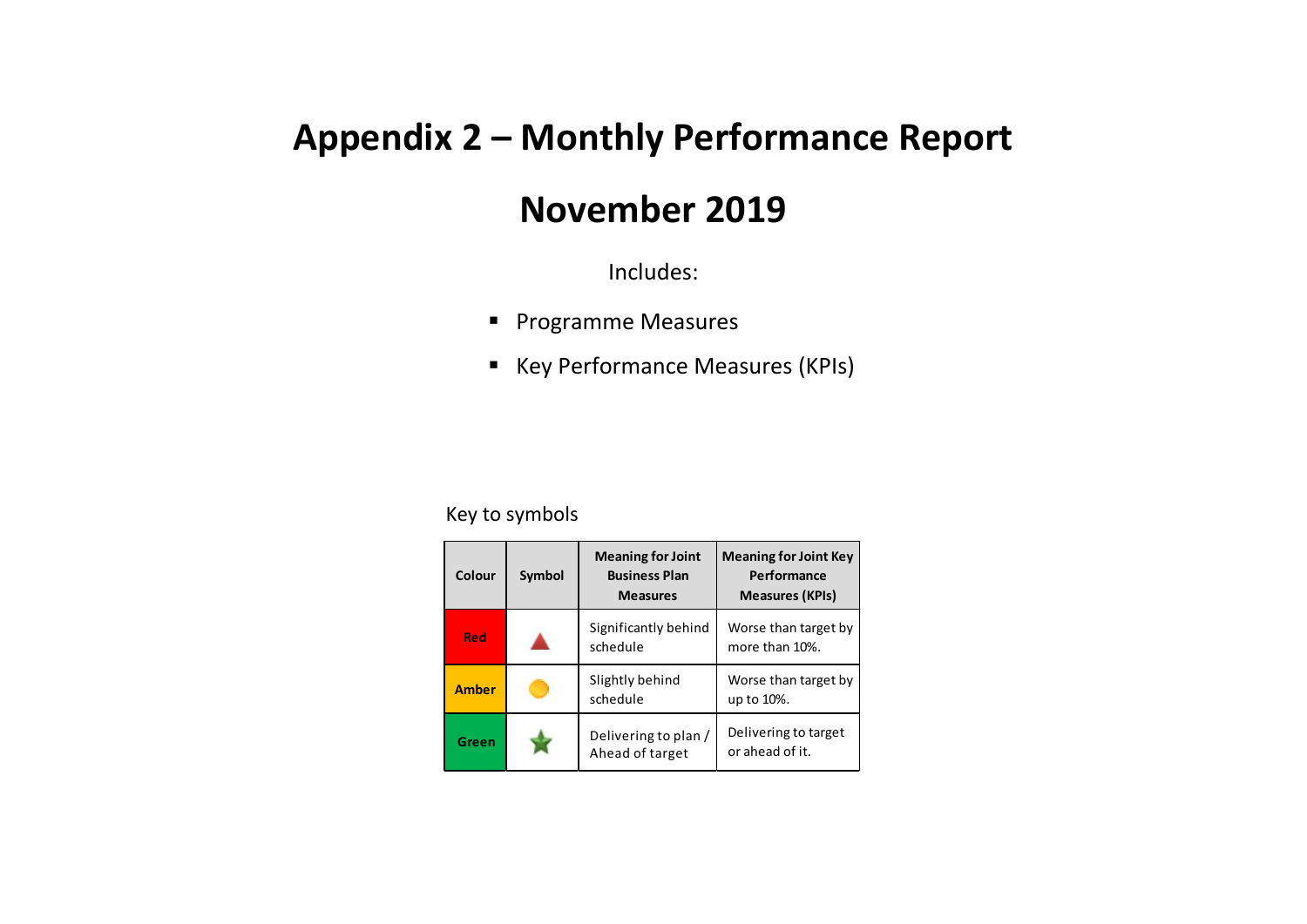| <b>CDC Programme Measures - Clean, Green and Safe</b>                                                        |                         |                                        |                                                                                                                                                                                                                                                                                                                                                                                          |                                                                                                                                                                                                                                                                                                                                        |               |                                                                                                                                                                                                                                                                                                                                                                                                           |            |  |  |  |
|--------------------------------------------------------------------------------------------------------------|-------------------------|----------------------------------------|------------------------------------------------------------------------------------------------------------------------------------------------------------------------------------------------------------------------------------------------------------------------------------------------------------------------------------------------------------------------------------------|----------------------------------------------------------------------------------------------------------------------------------------------------------------------------------------------------------------------------------------------------------------------------------------------------------------------------------------|---------------|-----------------------------------------------------------------------------------------------------------------------------------------------------------------------------------------------------------------------------------------------------------------------------------------------------------------------------------------------------------------------------------------------------------|------------|--|--|--|
| <b>Measure</b>                                                                                               | <b>Portfolio Holder</b> | <b>Director/Lead</b><br><b>Officer</b> | <b>Last Milestone</b>                                                                                                                                                                                                                                                                                                                                                                    | <b>Next Milestone</b>                                                                                                                                                                                                                                                                                                                  |               | <b>Status Commentary</b>                                                                                                                                                                                                                                                                                                                                                                                  | <b>YTD</b> |  |  |  |
| <b>CDC1.1.1 High Quality Waste &amp;</b><br><b>Recycling</b>                                                 | Cllr D Sames            | Ed Potter<br>Graeme Kane               | Neighbourrhood blitz<br>in Langford Village<br>successfully delivered                                                                                                                                                                                                                                                                                                                    | Successful delivery of<br>Christmas collections<br>with the only changes<br>being due to collections<br>falling on Christmas<br>Day & New Year's Day                                                                                                                                                                                   | $\star$       | Neighbourhood blitz in Langford Village - many recycling<br>information packs delivered and bins re-stickered with recycling<br>information                                                                                                                                                                                                                                                               | $\star$    |  |  |  |
| <b>CDC1.1.2 Ensure Clean &amp; Tidy</b><br><b>Streets</b>                                                    | Cllr D Sames            | <b>Ed Potter</b><br>Graeme Kane        | Neighbourhood<br>blitz event successfully<br>completed in late<br>November                                                                                                                                                                                                                                                                                                               | Christmas cover in<br>place for the service<br>with Street Cleansing<br>operations in place<br>throughout the festive<br>period.                                                                                                                                                                                                       | $\color{red}$ | Street Cleansing service performing well on dealing with leaf fall<br>across the district                                                                                                                                                                                                                                                                                                                 | $\bigstar$ |  |  |  |
| CDC1.1.3 Reduce<br><b>Environmental Crime</b>                                                                | Cllr D Sames            | Graeme Kane<br>Richard Webb            | Assessments of fly<br>tipping hot spots<br>continue.<br>Multi-agency rural<br>crime awareness<br>events were supported<br>by the Environmental<br>Enforcement team.                                                                                                                                                                                                                      | Investigations and<br>Clean-ups of fly tips<br>will continue through<br>the month along with<br>actions to ensure the<br>removal of abandoned<br>vehicles.<br>Targeted work to<br>reduce fly tipping at<br>known hot spot<br>areas will be<br>undertaken.                                                                              | ★             | Multi-agency rural crime awareness events were undertaken in<br>October. Cherwell teams supported these events along with the<br>Police and trading standards.<br>The annual review of the Police and Local Authority protocol for<br>responding to unauthorized encampments was held. The protocol<br>is considered to be working well and supporting all parties to<br>manage unauthorized encampments. | $\star$    |  |  |  |
| <b>CDC1.1.4 Protect Our Natural</b><br><b>Environment and Promote</b><br><b>Environmental Sustainability</b> | Cllr A McHugh           | Graeme Kane<br>Richard Webb            | Discussions are<br>continuing with the<br>County Council Public<br>Health Team on which<br>options will be<br>progressed for further<br>joint working around<br>air quality issues.                                                                                                                                                                                                      | To continue to assess<br>the air quality impacts<br>of all new development<br>proposals through<br>the planning<br>process.<br>The outcome of the<br>recent bids to the<br>Department of<br>Environment, Food and<br>Rural Affairs is awaited.                                                                                         | ★             | Air quality monitoring continued at 42 locations<br>across the district.<br>In October bids were submitted to the Department of<br>Environment, Food and Rural Affairs for air quality<br>improvement works. The outcome of these bids has<br>not yet been received.                                                                                                                                      | $\bigstar$ |  |  |  |
| <b>CDC1.1.5 Support Community</b><br><b>Safety and Reduce Anti-Social</b><br><b>Behaviour</b>                | Cllr A McHugh           | Graeme Kane<br>Richard Webb            | The Executive<br>agreed to renew<br>the Public Spaces<br>Protection Order for<br><b>Banbury Town Centre</b><br>with the removal on<br>the restriction on rough<br>sleeping. Rural crime<br>awareness events took<br>place and were<br>supported by the Police<br>and trading standards.<br>The community<br>wardens attended<br>fireworks events in<br>Banbury to support<br>the events. | The Cherwell<br>Community Safety<br>Partnership will be<br>meeting in early<br>December. The<br>Partnership's plan is<br>being reviewed ready<br>for 2020/21. The<br><b>Public Spaces</b><br>Protection Order<br>renewal will be<br>completed through<br>publishing the<br>revised order and<br>updating all the<br>town centre signs. | $\star$       | The community safety team continues to work with partners<br>to prevent crime and reduce antisocial behavior. At this time<br>of the year the team prioritise attending seasonal events<br>such as the Banbury Christmas light switch on and fireworks<br>display. The community wardens are also working with the<br>Police and licensing team to promote safe nights out in<br>advance of Christmas.    | $\star$    |  |  |  |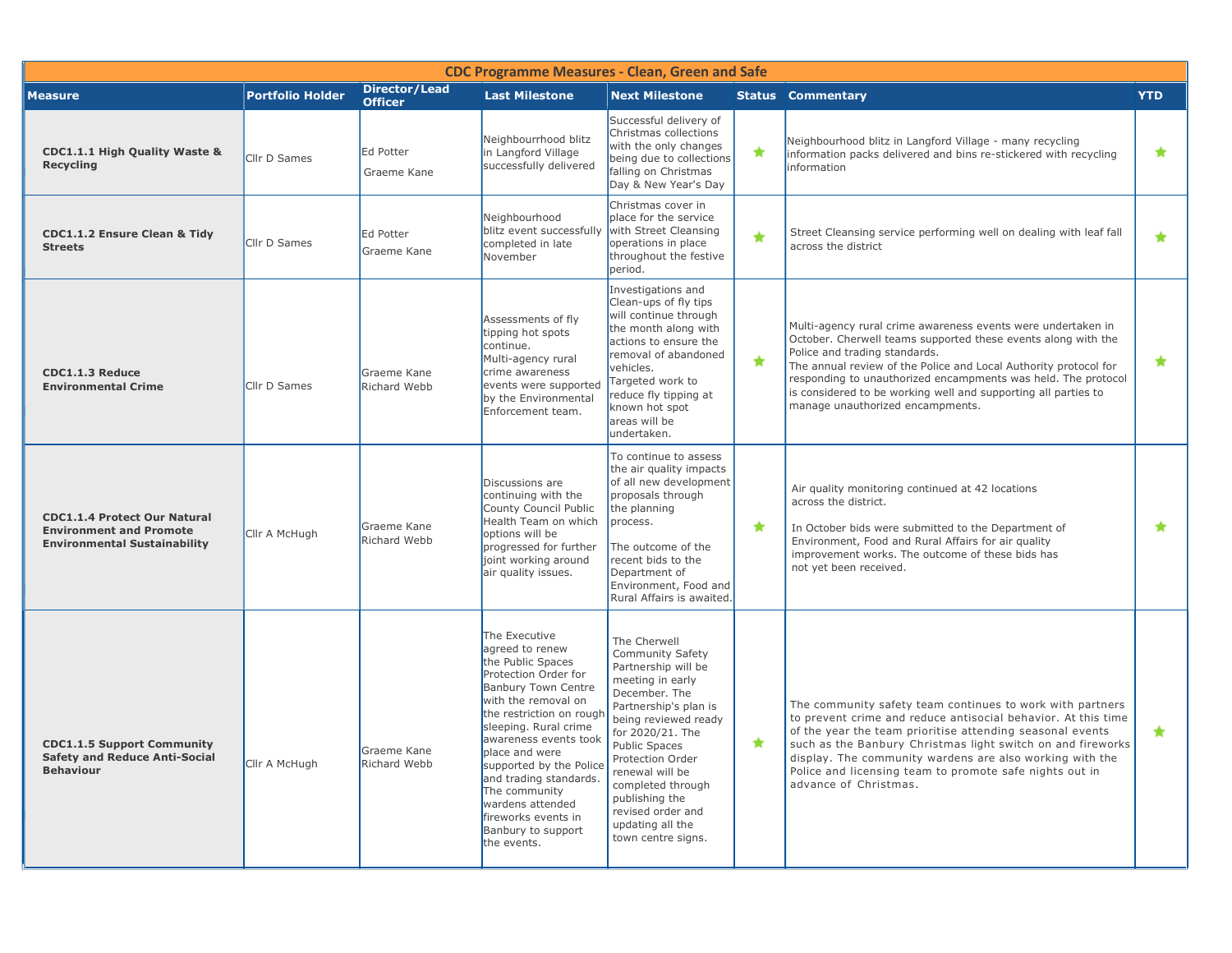| <b>CDC Programme Measures - Clean, Green and Safe</b> |                         |                                 |                                                                                                           |                                                                                                                                          |               |                                                                                                                                                                                                                                                                                                                                                                                                                                                                                                                                                                                                                                                                                                                                                                                                                                                              |            |  |  |  |
|-------------------------------------------------------|-------------------------|---------------------------------|-----------------------------------------------------------------------------------------------------------|------------------------------------------------------------------------------------------------------------------------------------------|---------------|--------------------------------------------------------------------------------------------------------------------------------------------------------------------------------------------------------------------------------------------------------------------------------------------------------------------------------------------------------------------------------------------------------------------------------------------------------------------------------------------------------------------------------------------------------------------------------------------------------------------------------------------------------------------------------------------------------------------------------------------------------------------------------------------------------------------------------------------------------------|------------|--|--|--|
| <b>Measure</b>                                        | <b>Portfolio Holder</b> | Director/Lead<br><b>Officer</b> | <b>Last Milestone</b>                                                                                     | <b>Next Milestone</b>                                                                                                                    | <b>Status</b> | <b>Commentary</b>                                                                                                                                                                                                                                                                                                                                                                                                                                                                                                                                                                                                                                                                                                                                                                                                                                            | <b>YTD</b> |  |  |  |
| <b>CDC1.1.6 Protect the Built</b><br>Heritage         | <b>Clir C Clarke</b>    | David Peckford<br>Simon Furlong | The public exhibition<br>for the Ardley<br>Conservation Area<br>appraisal is being<br>held on 3 December. | The next milestone<br>is completing<br>reports for the<br>sign-off of<br>Conservation Area<br>Appraisals produced<br>over the past year. |               | A Conservation Area Appraisal for Ardley is currently being<br>consulted upon and a public exhibition is being held on 3<br>December. Draft conservation area appraisals are being<br>prepared for Bloxham and Grimsbury (in Banbury) with the<br>intention of public consultation in the new year. The acting<br>Planning Policy, Conservation and Design Manager is working<br>closely with the Conservation and Design Team to finalise<br>other conservation area appraisals that have been the subject<br>of consultation, but which require Lead Member approval. The<br>team is also working on Heritage Guidance notes while<br>continuing to provide advice on built heritage matters for the<br>consideration of planning applications. There is a significant<br>amount of work to meet service objectives by the end of March<br>(amber rating). |            |  |  |  |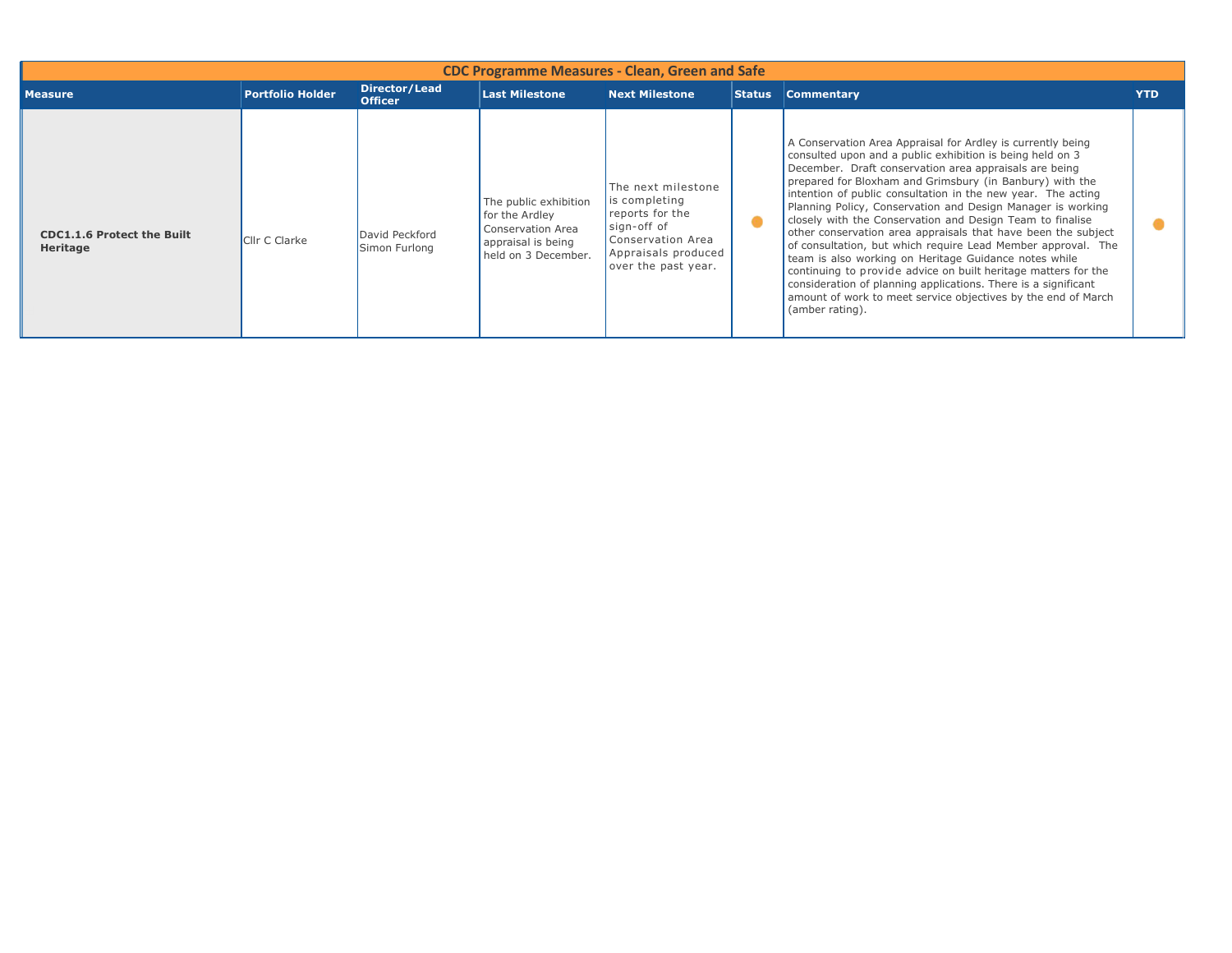| <b>CDC Programme Measures - Thriving Communities &amp; Wellbeing</b> |                                |                                 |                                                                                                                                                                                                                                                                                                                                                                                                                                                                                                                                                                                               |                                                                                                                                                                                                                                                                                                            |               |                                                                                                                                                                                                                                                                                                                                                                                                                                                                                                                                                                                                                                                                                                                                                                                                                                                                                                                                                                                                                                                                                                                                                                                                                                                                                                                                                                                                                                                                                    |            |  |  |  |
|----------------------------------------------------------------------|--------------------------------|---------------------------------|-----------------------------------------------------------------------------------------------------------------------------------------------------------------------------------------------------------------------------------------------------------------------------------------------------------------------------------------------------------------------------------------------------------------------------------------------------------------------------------------------------------------------------------------------------------------------------------------------|------------------------------------------------------------------------------------------------------------------------------------------------------------------------------------------------------------------------------------------------------------------------------------------------------------|---------------|------------------------------------------------------------------------------------------------------------------------------------------------------------------------------------------------------------------------------------------------------------------------------------------------------------------------------------------------------------------------------------------------------------------------------------------------------------------------------------------------------------------------------------------------------------------------------------------------------------------------------------------------------------------------------------------------------------------------------------------------------------------------------------------------------------------------------------------------------------------------------------------------------------------------------------------------------------------------------------------------------------------------------------------------------------------------------------------------------------------------------------------------------------------------------------------------------------------------------------------------------------------------------------------------------------------------------------------------------------------------------------------------------------------------------------------------------------------------------------|------------|--|--|--|
| <b>Measure</b>                                                       | <b>Portfolio Holder</b>        | Director/Lead<br><b>Officer</b> | <b>Last Milestone</b>                                                                                                                                                                                                                                                                                                                                                                                                                                                                                                                                                                         | <b>Next Milestone</b>                                                                                                                                                                                                                                                                                      |               | <b>Status Commentary</b>                                                                                                                                                                                                                                                                                                                                                                                                                                                                                                                                                                                                                                                                                                                                                                                                                                                                                                                                                                                                                                                                                                                                                                                                                                                                                                                                                                                                                                                           | <b>YTD</b> |  |  |  |
| CDC2.1.1 Promote Health &<br>Wellbeing                               | Cllr A McHugh Cllr<br>C Clarke | Graeme Kane<br>Nicola Riley     | Satisfactory<br>review of half year<br>report from<br>Community First<br>Oxfordshire for<br>providing<br>community<br>infrastructure<br>services. Reviewed<br>targets and<br>reporting format for<br>Community Connect<br>social prescribing.                                                                                                                                                                                                                                                                                                                                                 | Develop action plan<br>to attain Defence<br>Employer<br>Recognition Scheme<br>Silver award for<br>Cherwell DC.Assess<br>and co- ordinate<br>responses to British<br>Telecom phone box<br>removal proposals.                                                                                                | $\color{red}$ | Defence Employer Recognition Scheme encourages employers<br>to support defence communities and inspire others to do the<br>same.<br>British Telecom proposes removal of 13 phone boxes around<br>the district. CDC is a statutory consultee and must sub-consult<br>affected communities.                                                                                                                                                                                                                                                                                                                                                                                                                                                                                                                                                                                                                                                                                                                                                                                                                                                                                                                                                                                                                                                                                                                                                                                          | $\star$    |  |  |  |
| <b>CDC2.1.2 Improve Leisure &amp;</b><br><b>Community Facilities</b> | Cllr G Reynolds                | Graeme Kane<br>Nicola Riley     | Completion of Spa<br>replacement at Bicester installed to<br>Leisure Centre.                                                                                                                                                                                                                                                                                                                                                                                                                                                                                                                  | Height restriction<br>barriers to be<br>supplied and<br>Whitelands Farm<br>Sports Ground week<br>commencing 16th<br>December.                                                                                                                                                                              | $\star$       | Works during November have included the reopening of the new<br>Spa at Bicester Leisure Centre and the installation of a new Sauna<br>at Spiceball Leisure Centre. Planned works in December include<br>the supply and installation of a new Height Restriction Barrier at<br>Whitelands Farm Sports Ground.                                                                                                                                                                                                                                                                                                                                                                                                                                                                                                                                                                                                                                                                                                                                                                                                                                                                                                                                                                                                                                                                                                                                                                       | $\star$    |  |  |  |
| CDC2.1.3 Support the<br><b>Voluntary Sector</b>                      | Cllr A McHugh                  | Graeme Kane<br>Nicola Riley     | Parish Liaison<br>meeting held on 13<br>November# Cherwell<br>Lottery 'Good Cause'<br>partners increased to<br>72. Annualised income<br>remains stable at<br>£30,000<br>Winter Warmer<br>Connecting<br>Communities event<br>delivered on 4th<br>November - Upper<br>Heyford<br>Winter Warmer<br>Connecting<br>Communities event<br>delivered on 5th<br>November - Horton<br>View.<br>Cherwell Volunteer<br>Awards evening<br>delivered on 12th<br>November Cherwell<br>Seniors Forum<br>delivered on<br>28th November<br><b>Cherwell Seniors</b><br>consultation launched<br>in the District. | Quarterly edition of<br><b>Community Links</b><br>newsletter prepared.<br>Age Friendly<br>Banbury pop up<br>consultation event<br>- 12th December<br>Winter Wishes Brighter<br>Futures consultation<br>event - 18th December<br>Cherwell Young<br>People, Play &<br>Wellbeing partnership<br>- 9th January | $\star$       | Cherwell Volunteer Awards - The evening celebrated<br>volunteering in the district inviting 80 volunteers to<br>celebrate their achievements. Categories include,<br>Young volunteer of the year, voluntary organization of<br>the year, volunteer of the year, good neighbor and<br>lifetime achievement.<br>Winter Warmer Connecting Communities event -<br>Community Development, Community Safety &<br>Wellbeing partners working together to take information<br>out into the community to prepare residents for winter.<br>Winter Wishes consultation event $-$ to engage with residents in<br>our Brighter Future wards to capture their wishes and<br>aspirations for 2020. The event provides fun activities for all<br>ages to engage residents and allow us to consult with them in<br>an informal way, developing an action plan for the whole<br>community and stake holders to work towards in the new year<br>with positive outcomes.<br>Cherwell Seniors Forum - 45 senior groups and<br>organisations attended to hear from keynote speakers under<br>the themes of Social Prescribing, community safety, the Mill<br>arts & cultural offer and OCVA (Oxfordshire Community &<br>Voluntary Action) supporting groups with funding for the<br>future. A new senior's consultation was launched at the<br>event for the whole district to look at priorities our<br>residents have in regard to activity, advice and support<br>needed to lead an independent life. | $\star$    |  |  |  |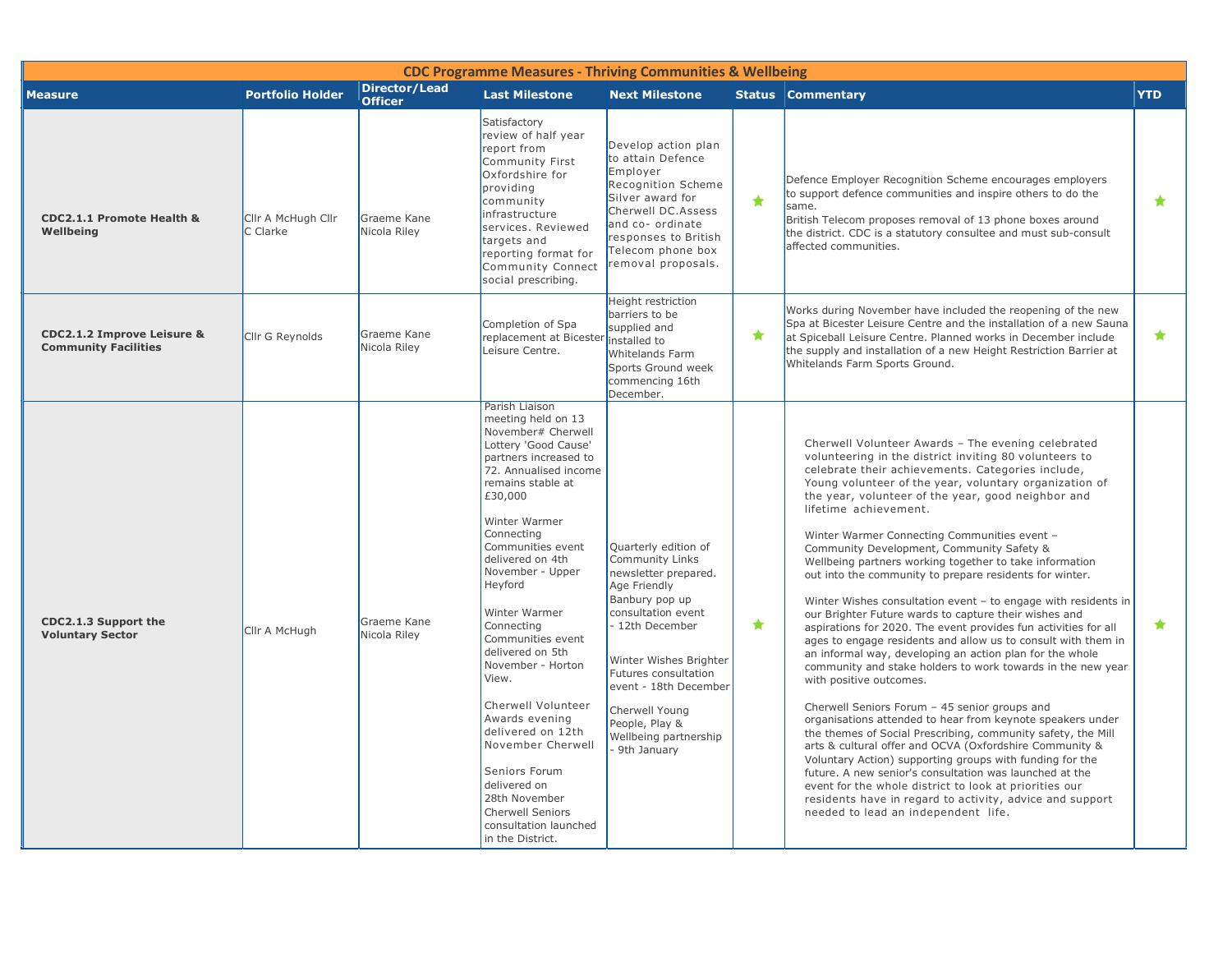| <b>CDC Programme Measures - Thriving Communities &amp; Wellbeing</b> |                         |                                        |                                                                                                                                                                                                                                                                                                                                                                                                                    |                                                                                                                                                                                                                                                                                                                                                                                                                                                                                                                                                                                                                                                                                                                                                                                                                                                   |            |                                                                                                                                                                                                                                                                                                                                                                                                                                                                                                                                                                                                                                                                                                                                                                                                                                                                                              |            |  |  |  |
|----------------------------------------------------------------------|-------------------------|----------------------------------------|--------------------------------------------------------------------------------------------------------------------------------------------------------------------------------------------------------------------------------------------------------------------------------------------------------------------------------------------------------------------------------------------------------------------|---------------------------------------------------------------------------------------------------------------------------------------------------------------------------------------------------------------------------------------------------------------------------------------------------------------------------------------------------------------------------------------------------------------------------------------------------------------------------------------------------------------------------------------------------------------------------------------------------------------------------------------------------------------------------------------------------------------------------------------------------------------------------------------------------------------------------------------------------|------------|----------------------------------------------------------------------------------------------------------------------------------------------------------------------------------------------------------------------------------------------------------------------------------------------------------------------------------------------------------------------------------------------------------------------------------------------------------------------------------------------------------------------------------------------------------------------------------------------------------------------------------------------------------------------------------------------------------------------------------------------------------------------------------------------------------------------------------------------------------------------------------------------|------------|--|--|--|
| <b>Measure</b>                                                       | <b>Portfolio Holder</b> | <b>Director/Lead</b><br><b>Officer</b> | <b>Last Milestone</b>                                                                                                                                                                                                                                                                                                                                                                                              | <b>Next Milestone</b>                                                                                                                                                                                                                                                                                                                                                                                                                                                                                                                                                                                                                                                                                                                                                                                                                             |            | <b>Status Commentary</b>                                                                                                                                                                                                                                                                                                                                                                                                                                                                                                                                                                                                                                                                                                                                                                                                                                                                     | <b>YTD</b> |  |  |  |
| <b>CDC2.1.4 Enhanced Community</b><br><b>Resilience</b>              | Cllr A McHugh           | Graeme Kane<br>Richard Webb            | The improvements<br>identified from the<br>test of the district<br>emergency control<br>room have all been<br>completed.<br>Community resilience<br>information was<br>provided at<br>community events<br>including in<br>Kidlington and<br>Caversfield.<br>A multi-agency<br>response was provided<br>to the flooding alerts<br>in Cherwell and to<br>monitor river levels<br>during the recent<br>high rainfall. | We are progressing with<br>the annual review and<br>refresh of service level<br>business continuity<br>plans. This should be<br>complete by the end of<br>December. Flood risk<br>maps are being<br>reviewed to ensure any<br>further high rainfall will<br>not disrupt election<br>plans.<br>Cherwell staff who<br>have volunteered to<br>assist in the event of<br>an incident are being<br>added to the county<br>council's volunteers<br>programme to ensure<br>they have regular<br>training and support.                                                                                                                                                                                                                                                                                                                                    | $\bigstar$ | We have met with the county council and agreed that we will<br>adopt a shared approach to recruiting and supporting<br>volunteers who may assist in our response to any emergency<br>incidents that arise. This will ensure our volunteers have<br>support and training. A single volunteers list is now being<br>created.<br>The heavy rain in November resulted in some localized flooding. Along<br>with our partners we responded to flooding alerts in Wendlebury,<br>Adderbury & Bloxham. Community Resilience Information was provided<br>on a stall at the Kidlington Christmas lights turn-on. Sanctuary Housing<br>have agreed to provide In Case of Emergency bottles and Priority<br>Service Register leaflets to all their residents. These assist in ensuring<br>we identify people in our communities that may need additional help in<br>the event of an emergency incident. | $\star$    |  |  |  |
| <b>CDC2.1.5 Homelessness Prevention</b>                              | Cllr J Donaldson        | Gillian Douglas<br>Graeme Kane         | The annual Rough<br>Sleeper estimate was<br>carried out in<br>November in Cherwell<br>and across Oxfordshire<br>district council. The<br>2018 figure was 11<br>rough sleepers. The<br>figure for this year will<br>be reported along with<br>figures for the county<br>early in the New Year<br>when all information<br>verified.                                                                                  | We have secured<br>funding from the<br>Government's Cold<br>Weather Fund to<br>provide 5 additional<br>rooms from December to<br>the end of March in<br>Cherwell. We also have<br>access to severe weather<br>accommodation in<br>Oxford so that no one<br>should have to sleep<br>out in the district in<br>freezing or severe<br>weather conditions.<br>Three units of<br>accommodation are<br>now in place under our<br>Housing First initiative.<br>A tender has been put<br>out to secure complex<br>needs beds in<br>Cherwell to make sure<br>has been checked and we can meet the needs<br>of more single people<br>locally. We are also<br>re-commissioning the<br>Outreach Services in<br>Cherwell to ensure<br>effective interventions<br>are in place going<br>forward to support single<br>people affected by street<br>homelessness. | $\star$    | Going into the Winter period the Housing Team have worked in<br>partnership with the other Oxfordshire Districts to ensure we<br>have robust procedures and provision in place to help our most<br>vulnerable clients in severe weather. Additional beds will be<br>opened if the weather is below zero in Oxford City for 1 night.                                                                                                                                                                                                                                                                                                                                                                                                                                                                                                                                                          | $\star$    |  |  |  |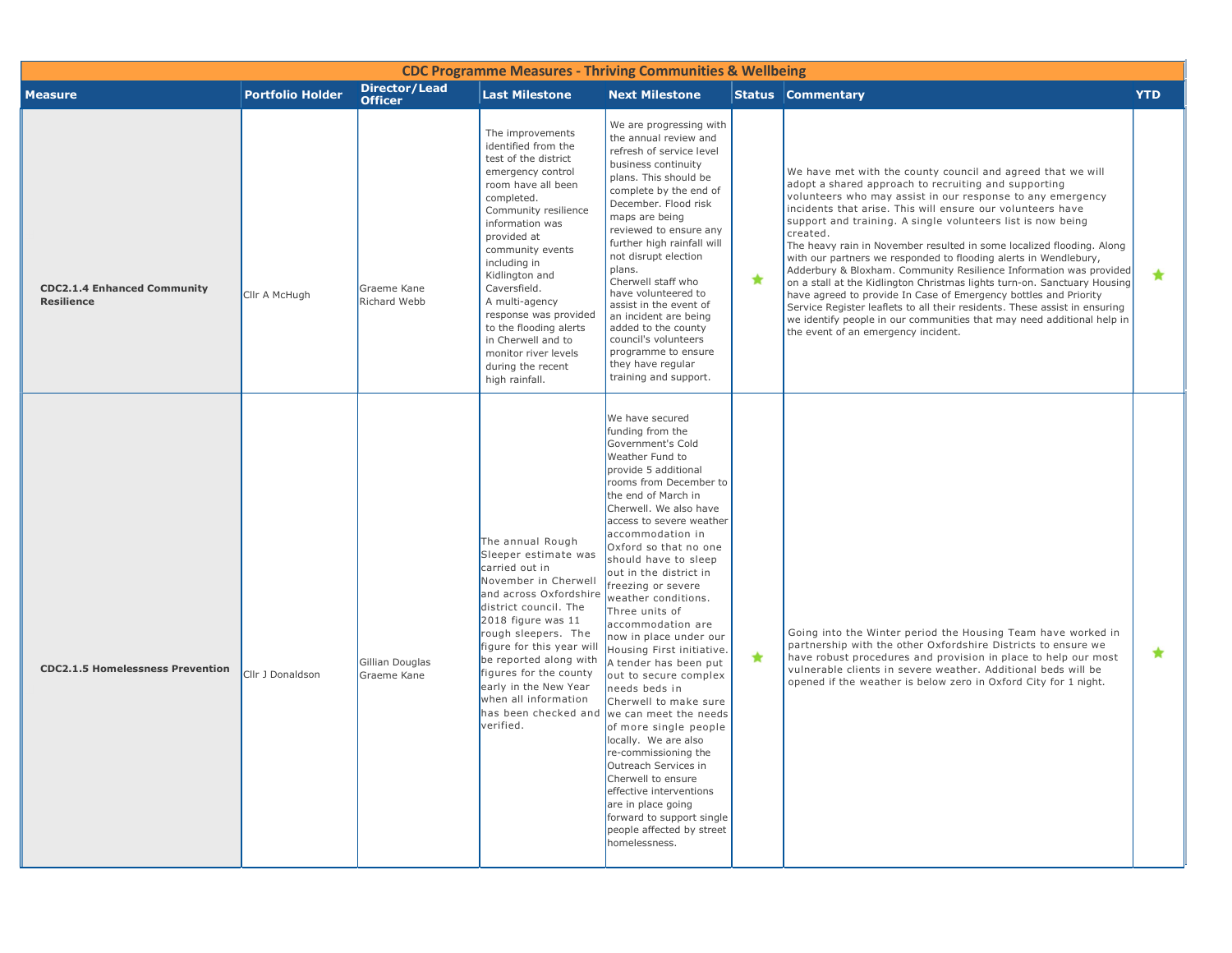| <b>CDC Programme Measures - Thriving Communities &amp; Wellbeing</b>            |                         |                                                  |                                                                                                                                                                                                                                                                                                                                                                                                                                                                                                                                                                                                               |                                                                                                                                                                                                                                                                                                                                                                                                                                            |            |                                                                                                                                                                                                                                                                                                                                                                                                                     |            |  |  |  |
|---------------------------------------------------------------------------------|-------------------------|--------------------------------------------------|---------------------------------------------------------------------------------------------------------------------------------------------------------------------------------------------------------------------------------------------------------------------------------------------------------------------------------------------------------------------------------------------------------------------------------------------------------------------------------------------------------------------------------------------------------------------------------------------------------------|--------------------------------------------------------------------------------------------------------------------------------------------------------------------------------------------------------------------------------------------------------------------------------------------------------------------------------------------------------------------------------------------------------------------------------------------|------------|---------------------------------------------------------------------------------------------------------------------------------------------------------------------------------------------------------------------------------------------------------------------------------------------------------------------------------------------------------------------------------------------------------------------|------------|--|--|--|
| <b>Measure</b>                                                                  | <b>Portfolio Holder</b> | <b>Director/Lead</b><br><b>Officer</b>           | <b>Last Milestone</b>                                                                                                                                                                                                                                                                                                                                                                                                                                                                                                                                                                                         | <b>Next Milestone</b>                                                                                                                                                                                                                                                                                                                                                                                                                      |            | <b>Status Commentary</b>                                                                                                                                                                                                                                                                                                                                                                                            | <b>YTD</b> |  |  |  |
| <b>CDC2.1.6 Support and Safeguard</b><br><b>Vulnerable People</b>               | Cllr A McHugh           | Graeme Kane<br>Nicola Riley                      | Performance on the<br>time taken to<br>assess both new<br>claims and change<br>events for Housing<br>Benefit continues to<br>be very good and<br>better than target<br>so continuing to<br>offer support to<br>some of our most<br>vulnerable<br>customers.<br>We continue to<br>award Discretionary<br>Housing payments<br>to help those people<br>who have a short fall<br>in their rent and so<br>helping to protect<br>their tenancies.<br>Members of<br>Executive have also<br>agreed a new income<br>banded scheme for<br>Council<br><b>Tax Reduction</b><br>which will be<br>simpler for<br>residents. | Overview and scrutiny<br>committee will receive<br>the annual<br>safeguarding self-<br>assessment. approval<br>will enable submission<br>to Oxfordshire<br>Safequarding<br>boards.<br>Safeguarding Officer<br>interviews planned<br>for 18th December<br>A report on the new<br>Council Tax<br>Reduction Scheme is<br>due to be received<br>by Council<br>on 16th December<br>and if approved will be<br>effective from 1st April<br>2020. | $\bigstar$ | Partnership working has strengthened with Oxfordshire<br>County Council to support the recruitment of a<br>Safeguarding officer for Cherwell District Council with a<br>formal link to the adult social care safeguarding team to<br>deepen resilience and professional oversight.<br>This continues to be on track and the team are always seeking<br>further service improvements including automation of claims. | $\star$    |  |  |  |
| <b>CDC2.1.7 Respond to the Welfare</b> Cllr P Rawlinson<br><b>Reform Agenda</b> | Cllr T Ilott            | Adele Taylor<br>Belinda Green<br>Gillian Douglas | Members of the<br><b>Universal Credit</b><br>project team attended<br>the Homelessness<br>Network Meeting on<br>25th November 2019<br>and facilitated some<br>workshops on<br>identifying the impacts<br>from UC on residents,<br>landlords and partner<br>agencies. This<br>information will be<br>used to help to inform<br>the UC action plan.                                                                                                                                                                                                                                                             | A training/overview of<br>Council Tax Reduction<br>will be offered to the<br>DWP UC Work<br>Coaches at their team<br>meeting on 18th<br>December with the<br>aim of promoting<br>take-up of Council Tax<br>Reduction for<br>customers on<br>Universal Credit.<br>The next project team<br>meeting will be held in<br>January 2020.                                                                                                         | $\star$    | This remains fully on track with an active project team to support<br>the work required.                                                                                                                                                                                                                                                                                                                            | $\bigstar$ |  |  |  |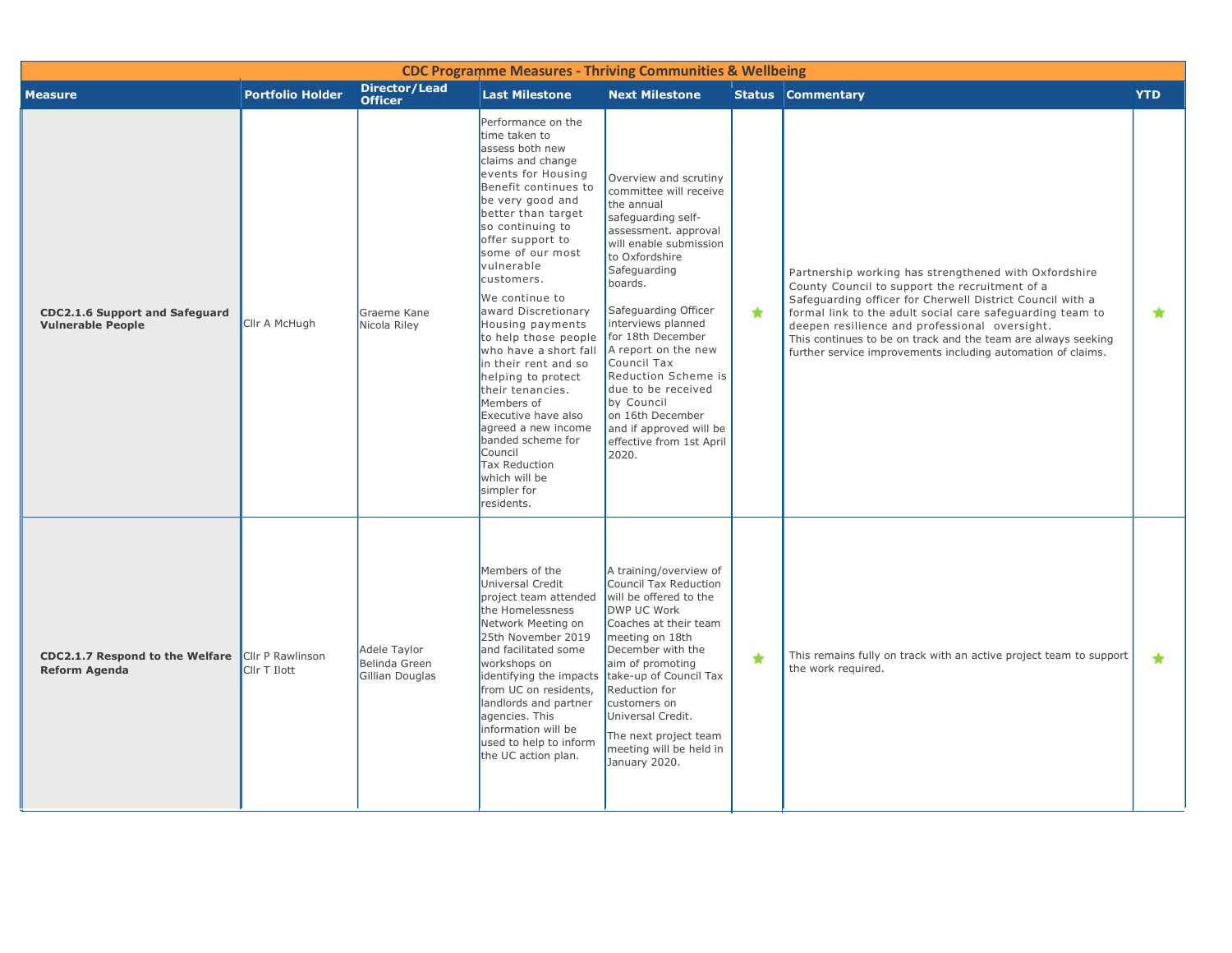|                                                        |                         |                                        | <b>CDC Programme Measures - Thriving Communities &amp; Wellbeing</b>                                                                                                                                                                                                                                                                                                                                                                                                                                                                                                                                                                                                                                                                                                                                                                                                                                                       |                                                                                                                                                                                                                                                                                                                                                                                                                                                     |         |                                                                                                                                                                                                                                                                                                                                       |            |
|--------------------------------------------------------|-------------------------|----------------------------------------|----------------------------------------------------------------------------------------------------------------------------------------------------------------------------------------------------------------------------------------------------------------------------------------------------------------------------------------------------------------------------------------------------------------------------------------------------------------------------------------------------------------------------------------------------------------------------------------------------------------------------------------------------------------------------------------------------------------------------------------------------------------------------------------------------------------------------------------------------------------------------------------------------------------------------|-----------------------------------------------------------------------------------------------------------------------------------------------------------------------------------------------------------------------------------------------------------------------------------------------------------------------------------------------------------------------------------------------------------------------------------------------------|---------|---------------------------------------------------------------------------------------------------------------------------------------------------------------------------------------------------------------------------------------------------------------------------------------------------------------------------------------|------------|
| <b>Measure</b>                                         | <b>Portfolio Holder</b> | <b>Director/Lead</b><br><b>Officer</b> | <b>Last Milestone</b>                                                                                                                                                                                                                                                                                                                                                                                                                                                                                                                                                                                                                                                                                                                                                                                                                                                                                                      | <b>Next Milestone</b>                                                                                                                                                                                                                                                                                                                                                                                                                               |         | <b>Status Commentary</b>                                                                                                                                                                                                                                                                                                              | <b>YTD</b> |
| <b>CDC2.1.8 Promote Healthy Place</b><br><b>Making</b> | Cllr A McHugh           | Graeme Kane<br>Rosie Rowe              | Event held with<br>Bicester businesses to<br>recruit them on to a<br>pilot accreditation<br>scheme to promote<br>workforce wellbeing<br>- three businesses<br>confirmed.<br>Draft delivery plan for<br>healthy place shaping<br>in Kidlington and<br>surrounding villages<br>produced for<br>consultation within<br>CDC and with the 5<br>local parish councils<br>Local GP presented<br>to the Cooper School<br>on how students can<br>access NHS services<br>- the presentation<br>was well received.<br>Presentations given<br>to two national<br>conferences (the<br>Kings Fund and<br>Homes UK) on the<br>learnings from<br><b>Bicester Healthy New</b><br>Town.<br>Co-hosted a visit from<br>the Environment<br>Agency looking at<br>improving access to<br>green spaces for<br>mental wellbeing<br>Joint OCC/CDC<br>masterclass on<br>healthy place<br>shaping held on 29<br>November -<br>attended by 80<br>staff. | Secure feedback on<br>plan for healthy place<br>shaping in Kidlington<br>and surrounding<br>villages from CDC and<br>5 Parish Councils.<br>Progress bid for<br><b>Active Environment</b><br>funding from Sport<br>England.<br>Finalise scope for<br>procurement of<br>consultant support<br>for evaluation of<br>healthy place<br>shaping.<br>Organise inception<br>meeting for start of<br>Health Impact<br>Assessment of<br>Oxfordshire Plan 2050 | $\star$ | CDC has signed up to undertake the Thrive at Work<br>accreditation scheme - showing its commitment to promoting<br>wellbeing at work.<br>The OCC/CDC masterclass identified opportunities for colleagues<br>to work more closely in partnership with each other to address<br>the health and wellbeing challenges in our communities. | $\star$    |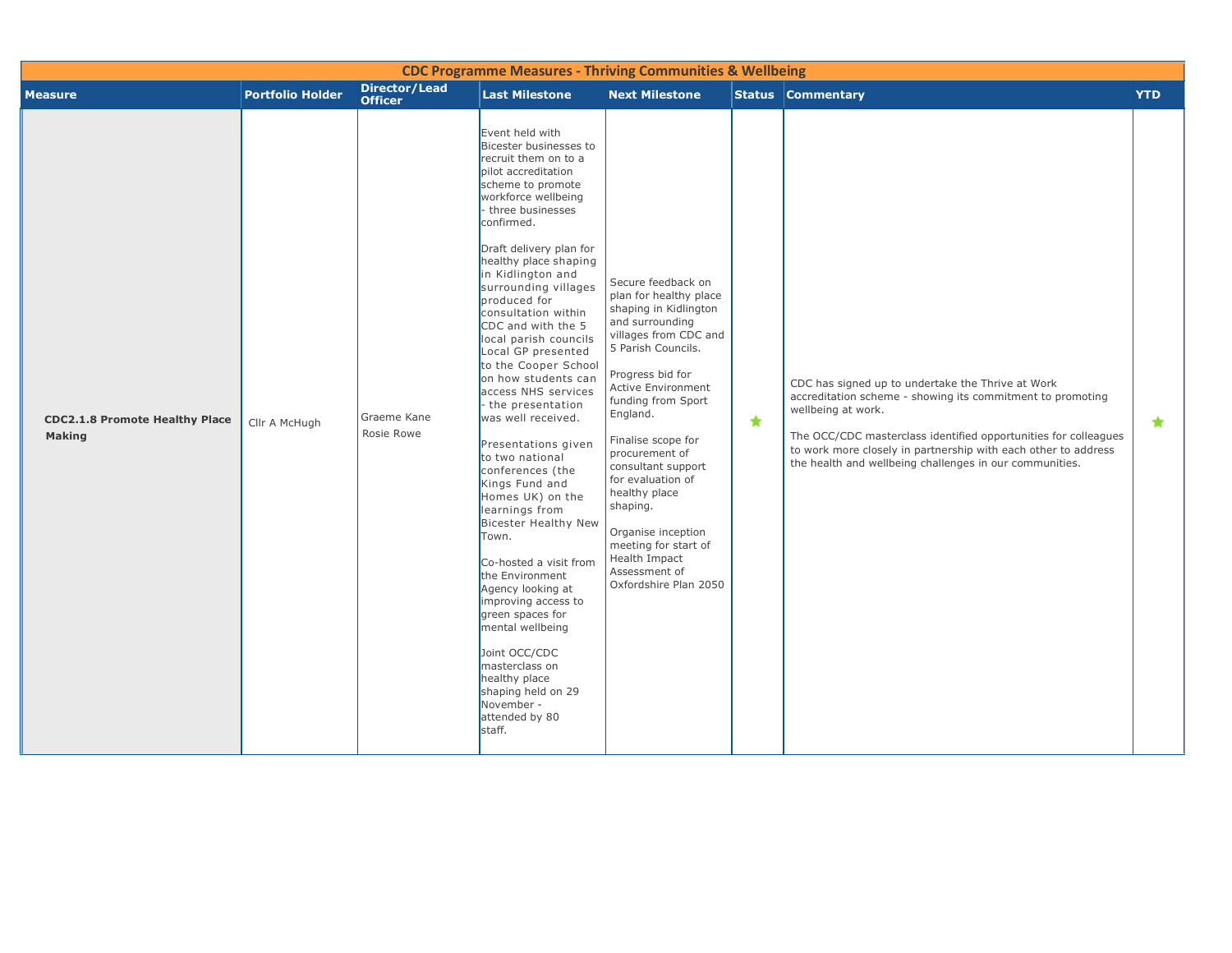|                                                                            |                         |                                        | <b>CDC Programme Measures - District of Opportunity &amp; Growth</b>                                                                                                                                          |                                                                                                                                                                                                                                                                                                                                                                                                               |            |                                                                                                                                                                                                                                                                                                                                                                                                                                                                                                                                                                                                                                                                                                                                                                                                                                                                                                                                                                                                                         |                     |
|----------------------------------------------------------------------------|-------------------------|----------------------------------------|---------------------------------------------------------------------------------------------------------------------------------------------------------------------------------------------------------------|---------------------------------------------------------------------------------------------------------------------------------------------------------------------------------------------------------------------------------------------------------------------------------------------------------------------------------------------------------------------------------------------------------------|------------|-------------------------------------------------------------------------------------------------------------------------------------------------------------------------------------------------------------------------------------------------------------------------------------------------------------------------------------------------------------------------------------------------------------------------------------------------------------------------------------------------------------------------------------------------------------------------------------------------------------------------------------------------------------------------------------------------------------------------------------------------------------------------------------------------------------------------------------------------------------------------------------------------------------------------------------------------------------------------------------------------------------------------|---------------------|
|                                                                            | <b>Portfolio Holder</b> | <b>Director/Lead</b><br><b>Officer</b> | <b>Last Milestone</b>                                                                                                                                                                                         | <b>Next Milestone</b>                                                                                                                                                                                                                                                                                                                                                                                         |            | <b>Status Commentary</b>                                                                                                                                                                                                                                                                                                                                                                                                                                                                                                                                                                                                                                                                                                                                                                                                                                                                                                                                                                                                | <b>YTD</b>          |
| <b>CDC3.1.1 Deliver Innovative and</b><br><b>Effective Housing Schemes</b> | Cllr J Donaldson        | Gillian Douglas<br>Graeme Kane         | Hope Close 5 sales<br>progressing                                                                                                                                                                             | Completion of 5<br>Hope Close sales<br>end of February<br>2020                                                                                                                                                                                                                                                                                                                                                | $\bigstar$ | Hope Close- all 2bedroom houses now reserved and progressing<br>with purchase. Relaunch of site to promote 3-bedroom houses in<br>January 2020.                                                                                                                                                                                                                                                                                                                                                                                                                                                                                                                                                                                                                                                                                                                                                                                                                                                                         | $\star$             |
| <b>CDC3.1.2 Promote the district as</b><br>a tourist destination           | Cllr L Pratt            | Robert Jolley<br>Simon Furlong         | Prepared Cherwell<br>content for<br>Experience<br>Oxfordshire Visitor<br>Guide 2020.                                                                                                                          | Promote the "Rallye"<br>Monte-Carlo<br>Historique" rally<br>which is due to be<br>coming to Banbury<br>in January 2020.                                                                                                                                                                                                                                                                                       | $\bigstar$ | Membership and day-to-day liaison with Experience<br>Oxfordshire to promote Cherwell as a visitor destination;<br>business support provided to Tooley's Boatyard and Banbury<br>Museum.                                                                                                                                                                                                                                                                                                                                                                                                                                                                                                                                                                                                                                                                                                                                                                                                                                 | ★                   |
| CDC3.1.3 Develop a Cherwell<br><b>Industrial Strategy</b>                  | Cllr L Pratt            | Robert Jolley<br>Simon Furlong         | Place workshop held<br>on November 12th at<br>Upper Heyford: 56<br>delegates attended.                                                                                                                        | Large Business<br>workshop to be held<br>in Banbury on 23rd<br>January 2020:<br>invitations sent to 71<br>senior<br>representatives at<br>key Cherwell<br>businesses.                                                                                                                                                                                                                                         | $\bigstar$ | The Cherwell Industrial Strategy (CIS) is important as a process<br>of meaningful engagement with a range of internal and external<br>partners as well as for its end- product.<br>Attendees at the 12 November workshop represented urban and<br>rural communities in Cherwell. They shared ideas on the vision<br>and priorities for CIS how projects within the CIS could<br>contribute to the future creation of sustainable, vibrant places in<br>which to live and work.<br>CIS links to the OxLEP Local Industrial Strategy which is a<br>key and underpinning component of the Oxfordshire<br>Housing and Growth Deal. It will provide the local<br>interpretation of the higher-level document as well as<br>demonstrate how Cherwell commits to the Productivity<br>workstream within the Growth Deal.                                                                                                                                                                                                        | $\color{red} \star$ |
| <b>CDC3.1.4 Promote Inward</b><br><b>Investment and Business Growth</b>    | Cllr L Pratt            | Robert Jollev<br>Simon Furlong         | <b>Cherwell Business</b><br>Awards 2020<br>successfully<br>launched on 5 Nov<br>2019.<br><b>Business support</b><br>provided to inward<br>investors and<br>indigenous<br>enterprises (daily core<br>service). | Promote the Cherwell<br><b>Business Awards</b><br>2020 to encourage<br>nominations to be<br>made from amongst<br>local businesses by<br>Dec 2019.<br>Continue to provide<br>timely 'Welcome<br>support' for new<br>business investors<br>whilst enhancing<br>services to provide<br>information, advice<br>and guidance to enable<br>growth.<br>Provide assistance to<br>businesses on<br>continuity matters. | $\bigstar$ | Practical support provided to assist businesses with their<br>operational and strategic decisions that will benefit Cherwell<br>residents through job creation. For example, in November, an<br>industry leading engine test facility was opened at Prodrive<br>following the support of CDC and partners. Advice and information<br>were also provided 'in-house' to aid the consideration of key<br>employment related planning applications and externally to<br>support enterprises seeking sites.<br>Arrangements continue to host advice services to support<br>residents setting up their own businesses. Whilst we have<br>97.2% superfast broadband coverage of premises across<br>the District (greater than 24mbps), we recognise that for<br>3% (mostly households and businesses in rural areas)<br>intervention is still required. We are working with<br>Oxfordshire County Council and partners to deliver 100%<br>coverage and to raise that standard to full fibre to enable<br>5G mobile technology. | $\bigstar$          |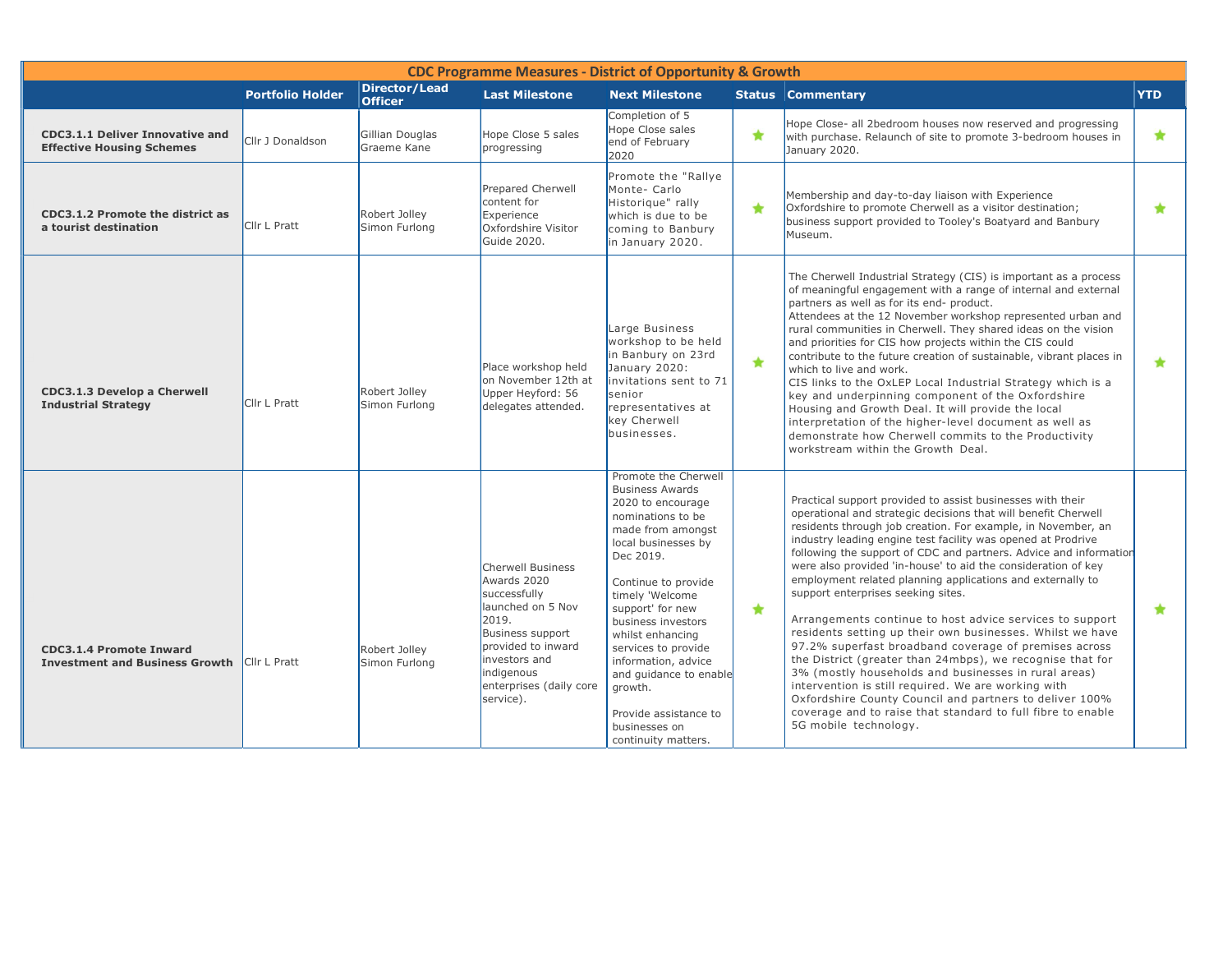| <b>CDC Programme Measures - District of Opportunity &amp; Growth</b>                          |                                        |                                                                                                                                                                                                                                                                                                                                                                                 |                                                                                                                                                                                                                                                                                                                                                                                                                                                                                                                                                                                   |         |                                                                                                                                                                                                                                                                                                                                                                                                                                                                                                                                                                                                                                                                                                                                                                                                                                                                                                                                                                                                                                                                                                                                         |            |  |  |  |  |  |
|-----------------------------------------------------------------------------------------------|----------------------------------------|---------------------------------------------------------------------------------------------------------------------------------------------------------------------------------------------------------------------------------------------------------------------------------------------------------------------------------------------------------------------------------|-----------------------------------------------------------------------------------------------------------------------------------------------------------------------------------------------------------------------------------------------------------------------------------------------------------------------------------------------------------------------------------------------------------------------------------------------------------------------------------------------------------------------------------------------------------------------------------|---------|-----------------------------------------------------------------------------------------------------------------------------------------------------------------------------------------------------------------------------------------------------------------------------------------------------------------------------------------------------------------------------------------------------------------------------------------------------------------------------------------------------------------------------------------------------------------------------------------------------------------------------------------------------------------------------------------------------------------------------------------------------------------------------------------------------------------------------------------------------------------------------------------------------------------------------------------------------------------------------------------------------------------------------------------------------------------------------------------------------------------------------------------|------------|--|--|--|--|--|
|                                                                                               | <b>Director/Lead</b><br><b>Officer</b> | <b>Last Milestone</b>                                                                                                                                                                                                                                                                                                                                                           | <b>Next Milestone</b>                                                                                                                                                                                                                                                                                                                                                                                                                                                                                                                                                             |         | <b>Status Commentary</b>                                                                                                                                                                                                                                                                                                                                                                                                                                                                                                                                                                                                                                                                                                                                                                                                                                                                                                                                                                                                                                                                                                                | <b>YTD</b> |  |  |  |  |  |
| <b>CDC3.1.5 Develop Our Town Centres and Increase</b><br><b>Employment at Strategic Sites</b> | Robert Jolley<br>Simon Furlong         | Participated in the<br>annual Banbury<br>Chamber of<br>Commerce conference<br>on $21$<br>Nov 2019.                                                                                                                                                                                                                                                                              | Facilitate the annual<br>Young Enterprise<br>Trade Fair at<br>Banbury Market to<br>be held on 7 Dec<br>2019.                                                                                                                                                                                                                                                                                                                                                                                                                                                                      | $\star$ | Support provided to Castle Quay Waterfront, identifying<br>potential tenants and partners, linking to key employers on the<br>edge of town to assist them in engaging with the public -<br>particularly with young people considering their career paths<br>and with adults seeking work.<br>We continue to support Banbury BID (Business Improvement<br>District) in the delivery of its Year Two business plan.<br>Following the Bicester Town Centre workshop, a task group<br>of volunteers is producing a plan for the town<br>centre, to be reported to stakeholders early in 2020.<br>Progress with increasing employment at strategic sites<br>is recorded under 'Inward investment and business<br>growth' measure (CDC 3.1.4).                                                                                                                                                                                                                                                                                                                                                                                                | $\star$    |  |  |  |  |  |
| <b>CDC3.1.6 Deliver the Local Plan</b>                                                        | David Peckford<br>Simon Furlong        | Partial Review of<br>the Local Plan:<br>The Planning Policy<br>Team commenced<br>consultation on<br>proposed 'Main<br>Modifications' to the<br>Partial Review in<br>November.<br>Oxfordshire Plan<br>2050: a further<br>workshop with<br>Heads of Planning<br>and advisers has<br>taken place to<br>further inform<br>the development of<br>options for future<br>consultation. | Partial Review of<br>the Local<br>Plan: consultation<br>on proposed 'Main<br>Modifications' to the<br>Partial Review will end<br>on 20 December.<br>Representations will<br>then be considered,<br>and a report presented<br>to Members on the<br>outcome in the new<br>year.<br>Oxfordshire Plan<br>2050: the central Plan<br>team will continue<br>evidence gathering<br>and the consideration<br>of issues and options<br>supported by the<br><b>CDC Planning Policy</b><br>team. The next<br>formal milestone is<br>the publication of an<br>Options Paper in<br>Spring 2020. | ۰       | The Partial Review of the Local Plan (which seeks to help<br>Oxford with its unmet housing need) is being independently<br>examined. On 10 July 2019, the appointed Planning<br>Inspector gave his preliminary views. While he is content<br>with the Plan's overall strategy, he has recommended the<br>deletion of a proposed strategic housing allocation (land to<br>the south east of Woodstock) and requested additional work<br>for the re-distribution of the affected 410 homes. On 30<br>September 2019, officers informally submitted proposed<br>modifications to the Inspector supported by associated<br>evidence. On 29 October the Inspector advised that he was<br>happy for the Council to formally publish the information and<br>progress the modifications to consultation.<br>Consultation has commenced and will end on 20 December.<br>Officers will report to members on the modifications and the<br>outcome of consultation in the new year.<br>Council officers continue to assist the central Oxfordshire Plan<br>team with its evidence gathering and consideration of issues<br>and options as required. | $\bullet$  |  |  |  |  |  |
| <b>CDC3.1.7 Deliver the Growth Deal</b>                                                       | Robert Jolley<br>Simon Furlong         | The emphasis<br>currently is focused<br>upon working with<br>OCC to review the<br>Capital Infrastructure<br>Programme by<br>identifying potential<br>schemes within the<br>district that can be<br>accelerated.<br>External<br>commissioning of<br>the programme<br>review will follow<br>early in the new year.                                                                | Confirmation from<br>the Infrastructure<br>work stream as to<br>any additional schemes<br>that can be included<br>in the current year or<br>Year 3.<br>The Affordable Housing<br>work stream will be<br>confirming Year 2 final<br>plan in December 2019.<br>Year 3 plan will be due<br>end of January 2020.                                                                                                                                                                                                                                                                      | ★       | Work is progressing throughout the four work streams.<br>There continues to be, in particular, positive engagement<br>with OCC colleagues on the Infrastructure work stream. A<br>new Homes for Infrastructure work stream lead is being<br>sought following the current lead officer leaving the<br>authority early next year.                                                                                                                                                                                                                                                                                                                                                                                                                                                                                                                                                                                                                                                                                                                                                                                                         | ★          |  |  |  |  |  |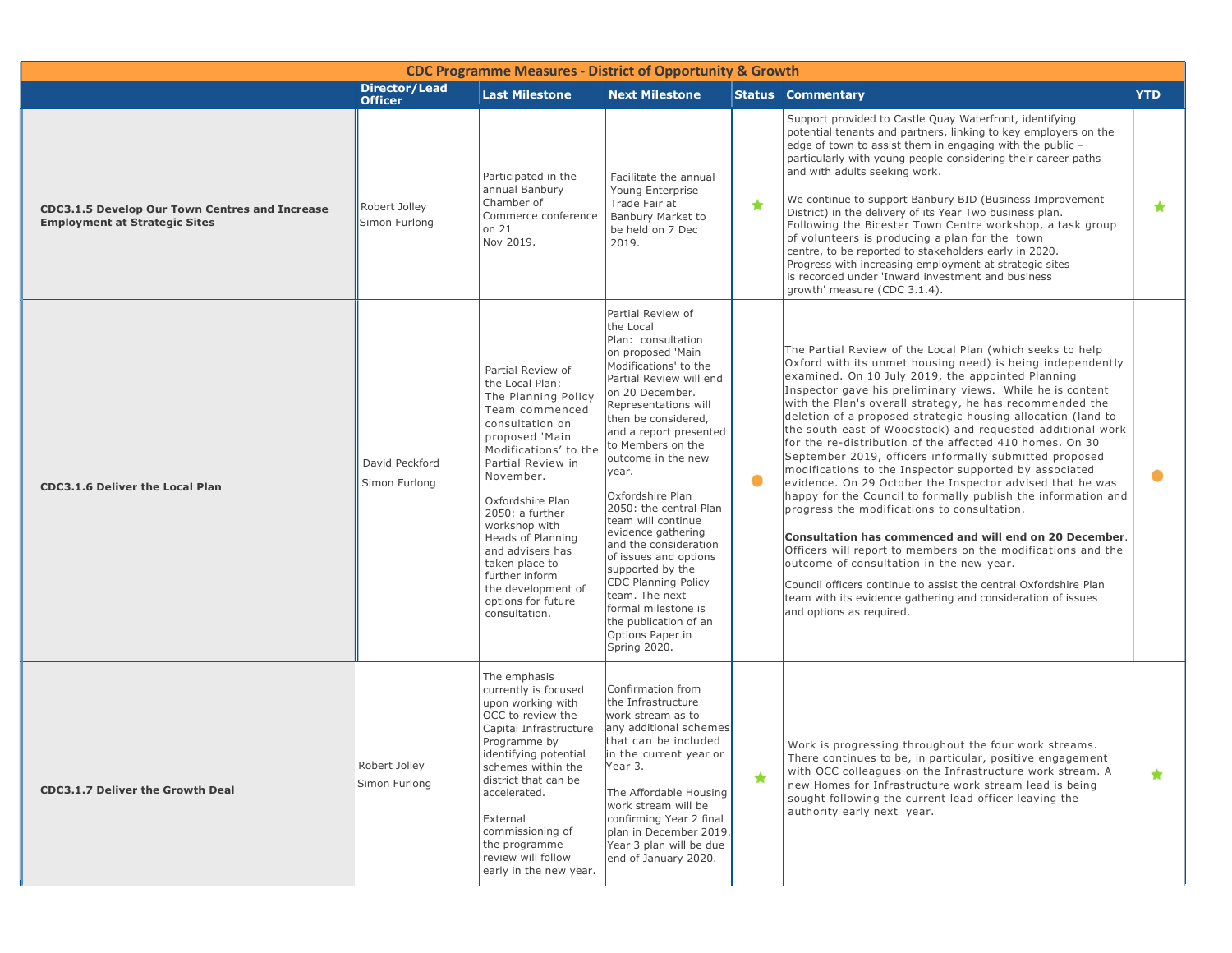| <b>CDC KPIs - Clean, Green and Safe</b>   |                         |                                 |               |        |  |                                                       |                                  |     |  |  |
|-------------------------------------------|-------------------------|---------------------------------|---------------|--------|--|-------------------------------------------------------|----------------------------------|-----|--|--|
| <b>Measure</b>                            | <b>Portfolio Holder</b> | Director/Lead<br><b>Officer</b> | <b>Result</b> | Target |  | <b>Status Commentary</b>                              | <b>YTD Result YTD Target YTD</b> |     |  |  |
| CDC1.2.01 % Waste Recycled &<br>Composted | <b>CIIr D Sames</b>     | Ed Potter<br>Graeme Kane        | 54%           | 56%    |  | Recycling % up 1.2% in comparison with last<br>Ivear. | 57%                              | 56% |  |  |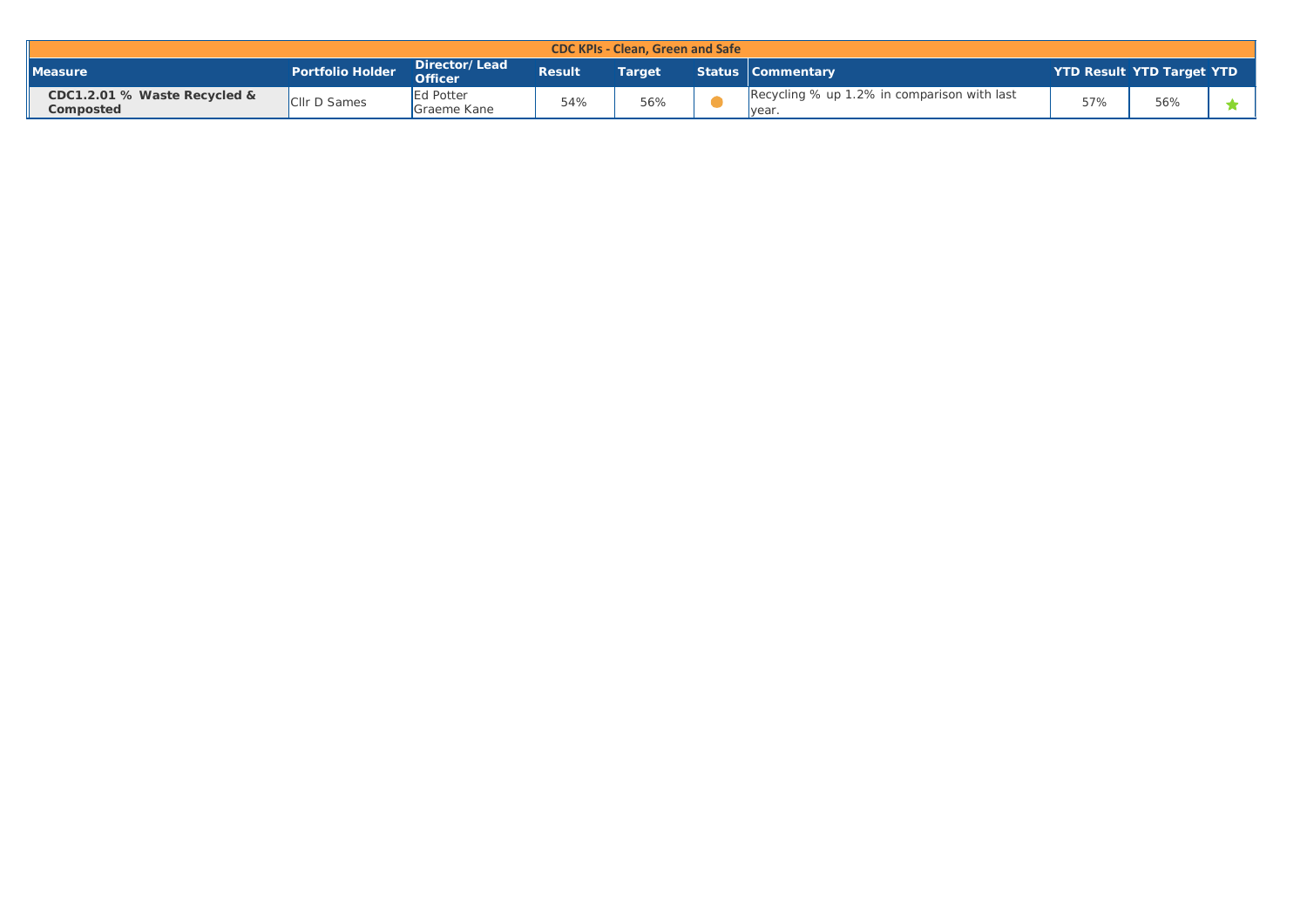| <b>CDC KPIs - Thriving Communities &amp; Wellbeing</b>                                                   |                         |                                 |               |               |   |                                                                                                                                                                                                                                                                                                                                                                                                                                                                                                     |        |                                  |            |  |
|----------------------------------------------------------------------------------------------------------|-------------------------|---------------------------------|---------------|---------------|---|-----------------------------------------------------------------------------------------------------------------------------------------------------------------------------------------------------------------------------------------------------------------------------------------------------------------------------------------------------------------------------------------------------------------------------------------------------------------------------------------------------|--------|----------------------------------|------------|--|
| <b>Measure</b>                                                                                           | <b>Portfolio Holder</b> | Director/Lead<br><b>Officer</b> | <b>Result</b> | <b>Target</b> |   | <b>Status Commentary</b>                                                                                                                                                                                                                                                                                                                                                                                                                                                                            |        | <b>YTD Result YTD Target YTD</b> |            |  |
| CDC2.2.01 Number of Homeless<br>Households living in Temporary<br>Accommodation                          | Cllr J Donaldson        | Gillian Douglas<br>Graeme Kane  | 30.00         | 35.00         | ★ | Numbers in TA remain well within the target<br>figure. Of the 220+ cases open to the Housing<br>Options Team every effort is made to start<br>working as early as possible to prevent clients<br>reaching crisis situations.<br>There has been an increase in demand for<br>temporary accommodation in November, but<br>this has been managed by ensuring that those<br>who do have to be placed are supported to<br>move on as quickly as possible to suitable offers<br>of settled accommodation. | 30.00  | 35.00                            | ★          |  |
| CDC2.2.02 Number of people<br>helped to live independently<br>through use of DFG & other<br>grants/loans | Cllr J Donaldson        | Gillian Douglas<br>Graeme Kane  | 62.00         | 45.00         | ★ | We provided assistance to a total of 62<br>households in November; 18 by means of<br>disabled adaptations grants (larger jobs) and<br>44 through smaller works.                                                                                                                                                                                                                                                                                                                                     | 408.00 | 360.00                           | $\bigstar$ |  |
|                                                                                                          |                         |                                 |               |               |   | We improved 7 homes by means of enforcement<br>action in November.                                                                                                                                                                                                                                                                                                                                                                                                                                  |        |                                  |            |  |
| CDC2.2.03 Homes improved through<br>enforcement action                                                   | Cllr J Donaldson        | Gillian Douglas<br>Graeme Kane  | 7.00          | 9.00          | ▲ | This makes a total of 68 homes improved by<br>enforcement action in the year to date, or an average<br>of 8.5 homes per month.<br>3 improvement notices and one prohibition order<br>have been revoked (i.e. concluded) in the year to<br>date. We remain confident that the annual target<br>will be achieved.                                                                                                                                                                                     | 69.00  | 72.00                            |            |  |
|                                                                                                          |                         |                                 |               |               |   | Number of affordable homes completed in November:<br>40<br>Comprising:                                                                                                                                                                                                                                                                                                                                                                                                                              |        |                                  |            |  |
| CDC2.2.04 Delivery of affordable<br>housing in line with CDC and Growth<br>Deal targets                  | Cllr J Donaldson        | Gillian Douglas<br>Graeme Kane  | 40.00         | 30.00         | ★ | 24 Affordable Rent: $4 \times 1$ bed flat; $1 \times 2$ bed<br>bungalow; 10 x 2 bed house; 9 x 3 bed house                                                                                                                                                                                                                                                                                                                                                                                          | 298.00 | 327.00                           | 0          |  |
|                                                                                                          |                         |                                 |               |               |   | 16 Shared Ownership: 4 x 2 bed house; 12 x<br>3 bed house                                                                                                                                                                                                                                                                                                                                                                                                                                           |        |                                  |            |  |
|                                                                                                          |                         |                                 |               |               |   | There were no Growth Deal units completed this<br>month.                                                                                                                                                                                                                                                                                                                                                                                                                                            |        |                                  |            |  |
| CDC2.2.05 Average time taken to<br>process Housing Benefit New Claims                                    | CIIr T Ilott            | Belinda Green<br>Claire Taylor  | 10.19         | 15.00         | ★ | The team continue to work hard to ensure that<br>new claims are paid on time to ensure some of<br>our most vulnerable residents receive their<br>Housing Benefit and Council Tax Reduction in a<br>timely way. Performance for November is better<br>than our local target of 15 days and excellent<br>when compared to the national average of 20<br>days.                                                                                                                                         | 12.28  | 15.00                            | ★.         |  |
| CDC2.2.06 Average time taken to<br>process Housing Benefit change<br>events<br>$+$                       | CIIr T Ilott            | Belinda Green<br>Claire Taylor  | 3.21          | 8.00          | ★ | The team have made a huge improvements in<br>prioritising change events in order to meet<br>targets but also to ensure claimants receive the<br>right benefit at the right time.<br>Performance for November is excellent at<br>3.21 days against a target of 8 days.                                                                                                                                                                                                                               | 6.38   | 8.00                             | $\bigstar$ |  |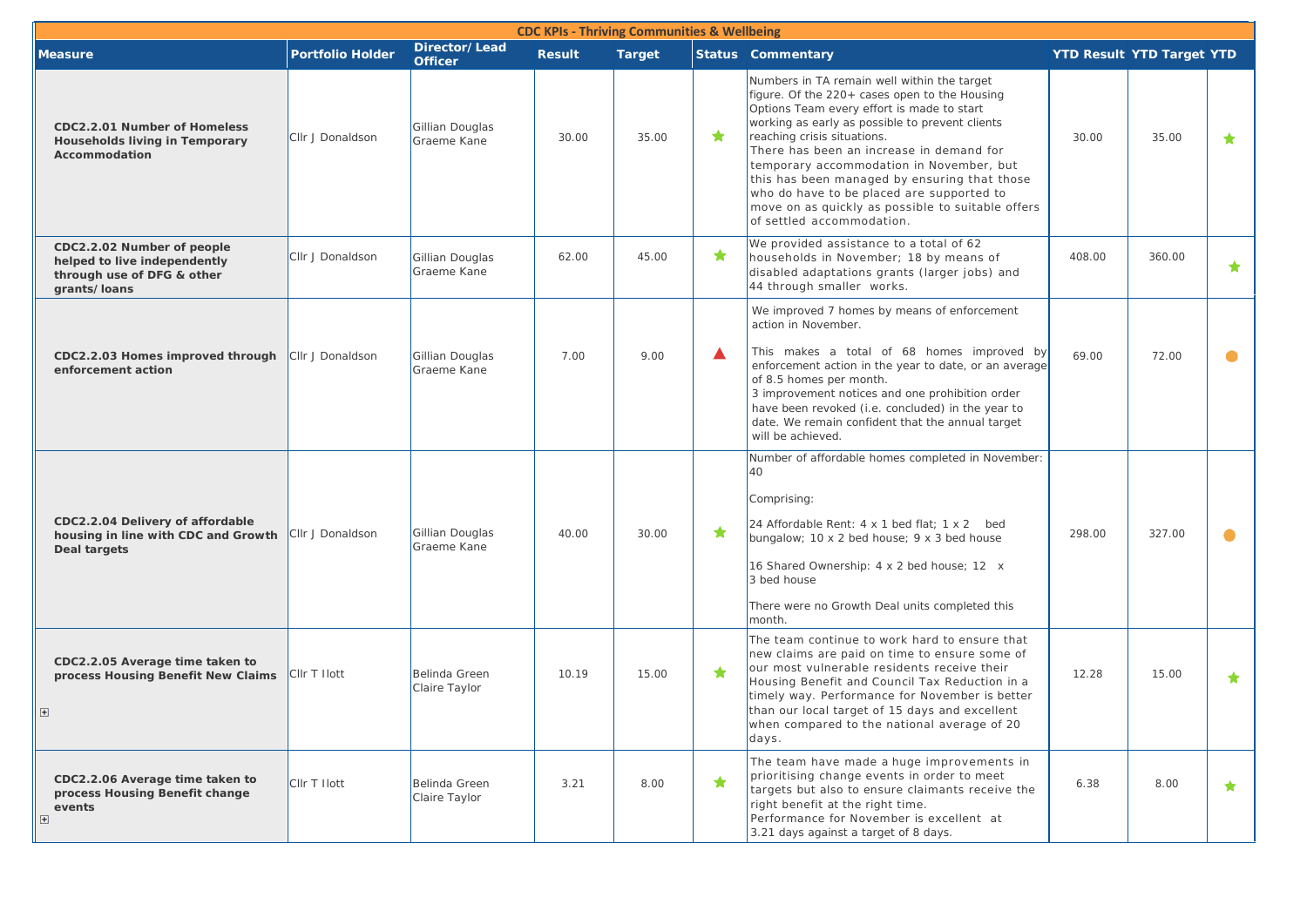| <b>CDC KPIs - Thriving Communities &amp; Wellbeing</b>                |                         |                                 |               |               |            |                                                                                                                                                                                                                                                                                                                                                                                                                                                                                                                                                                                                                                                                                                                                                                                                                                                                                                                                                                                                                                                                                                                                                                                                                                                                                                                                                  |           |                                  |         |  |
|-----------------------------------------------------------------------|-------------------------|---------------------------------|---------------|---------------|------------|--------------------------------------------------------------------------------------------------------------------------------------------------------------------------------------------------------------------------------------------------------------------------------------------------------------------------------------------------------------------------------------------------------------------------------------------------------------------------------------------------------------------------------------------------------------------------------------------------------------------------------------------------------------------------------------------------------------------------------------------------------------------------------------------------------------------------------------------------------------------------------------------------------------------------------------------------------------------------------------------------------------------------------------------------------------------------------------------------------------------------------------------------------------------------------------------------------------------------------------------------------------------------------------------------------------------------------------------------|-----------|----------------------------------|---------|--|
| <b>Measure</b>                                                        | <b>Portfolio Holder</b> | Director/Lead<br><b>Officer</b> | <b>Result</b> | <b>Target</b> |            | <b>Status Commentary</b>                                                                                                                                                                                                                                                                                                                                                                                                                                                                                                                                                                                                                                                                                                                                                                                                                                                                                                                                                                                                                                                                                                                                                                                                                                                                                                                         |           | <b>YTD Result YTD Target YTD</b> |         |  |
| CDC2.2.07 Number of visits/usage of<br><b>District Leisure Centre</b> | Cllr G Reynolds         | Graeme Kane<br>Nicola Riley     | 143,779       | 136,792       | ★          | Overall usage across all of the Leisure<br>Centres/Facilities was down by circa 8,000 users<br>against the same period last year. A large<br>proportion of this (circa 6,000) was at Spiceball<br>Lesure Centre, however with the closure of the<br>pedestrian bridge and the demand on car<br>parking this is not necessarily a surprise. Usage<br>in November 2018 was fairly strong at Spiceball<br>compared to 2017.<br>KidIngton Leisure Centre demonstrated<br>a reasonable increase of circa 1,500 users<br>during this period against November 18.<br>Bicester Leisure Centre showed a decrease of<br>circa 1,000 users against the same period last<br>year.<br>Woodgreen Leisure Centre, NOA, Cooper and<br>Stratfield Brake were all fairly consistent with                                                                                                                                                                                                                                                                                                                                                                                                                                                                                                                                                                           | 1,105,439 | 1,091,516                        | $\star$ |  |
|                                                                       |                         |                                 |               |               |            | marginal increase/decrease though Cooper<br>showed a reasonable uplift of circa 1000 users.<br>Whitelands showed a 3,000 decrease however<br>this to be monitored for trends based on how<br>information is captured                                                                                                                                                                                                                                                                                                                                                                                                                                                                                                                                                                                                                                                                                                                                                                                                                                                                                                                                                                                                                                                                                                                             |           |                                  |         |  |
| CDC2.2.08 % of Council Tax<br>collected, increase Council Tax Base    | CIIr T Ilott            | Belinda Green<br>Claire Taylor  | 9%            | 0%            | $\bigstar$ | The amount of Council Tax we collect has<br>increased by nearly £2m since April 2019 which<br>is mainly down to new builds as well as a review<br>on exemptions and student discounts to ensure<br>customers are still entitled to the reduction they<br>are claiming. This has resulted in some back<br>billing of balances which has increased the<br>amount we need to collect however they all have<br>instalments in the future. The amount of money<br>we are due to collect in February and March<br>2020 has also increased by a further<br>£226k so whilst we are still proactively chasing debt<br>by recovery documents and following up with<br>outbound calls during the day and evening for<br>overdue arrangements.<br>We are reviewing all debts currently at liability<br>order stage to reduce outstanding Council Tax<br>debt as well as starting a Council Tax Reduction<br>uptake campaign to proactively contact<br>customers on universal credit who are entitled to<br>a reduction on their Council Tax bill that they<br>haven't yet claimed. Whilst collection rates are<br>slightly behind where they have been in<br>previous years this is down to more customers<br>requesting to pay their Council Tax over 12<br>months. We will continue to monitor this with a<br>view to setting revised targets for 2020/21. | 75%       | 68%                              | $\star$ |  |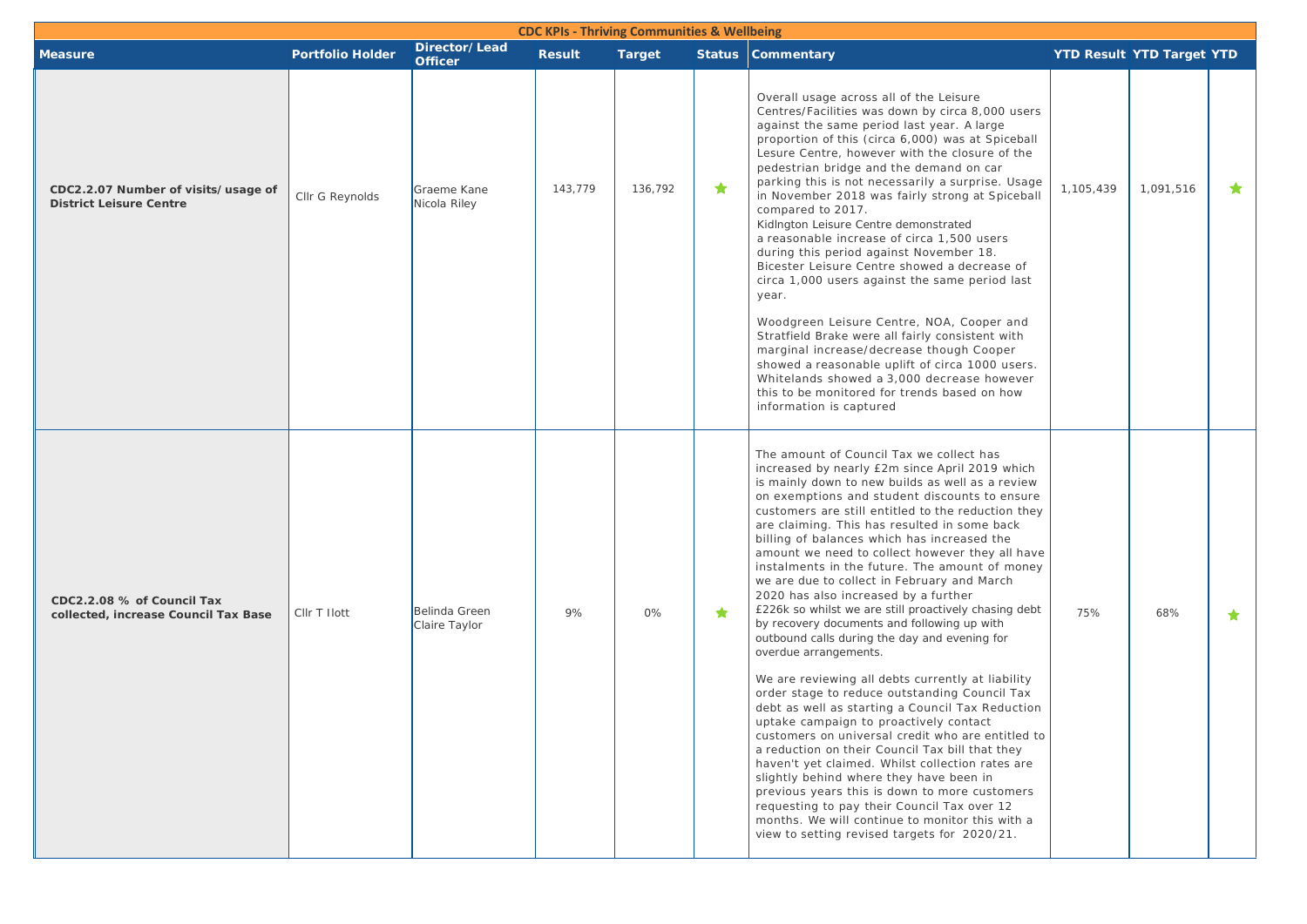| <b>CDC KPIs - Thriving Communities &amp; Wellbeing</b>           |                     |                                 |               |               |  |                                                                                                                                                                                                                                                                                                                                                                                                                                                                                                                                                                                                                                                                                                                                            |       |                                  |  |  |  |  |
|------------------------------------------------------------------|---------------------|---------------------------------|---------------|---------------|--|--------------------------------------------------------------------------------------------------------------------------------------------------------------------------------------------------------------------------------------------------------------------------------------------------------------------------------------------------------------------------------------------------------------------------------------------------------------------------------------------------------------------------------------------------------------------------------------------------------------------------------------------------------------------------------------------------------------------------------------------|-------|----------------------------------|--|--|--|--|
| <b>Measure</b>                                                   | Portfolio Holder    | Director/Lead<br><b>Officer</b> | <b>Result</b> | <b>Target</b> |  | <b>Status Commentary</b>                                                                                                                                                                                                                                                                                                                                                                                                                                                                                                                                                                                                                                                                                                                   |       | <b>YTD Result YTD Target YTD</b> |  |  |  |  |
| CDC2.2.09 % of Business Rates<br>collected, increasing NNDR Base | <b>CIIr T Ilott</b> | Belinda Green<br>Claire Taylor  | 9.1%          | 9.0%          |  | We collected an additional £620k in November<br>compared to the previous month following on from<br>our proactive recovery. The amount of Business<br>Rates we collect has also increased by £175k since<br>October 2019. We have seen new growth within the<br>district which has created balances with instalments<br>from 1 December 2019 through to 1 March 2019.<br>We have reviewed every case with the<br>enforcement agent to ensure we are using the<br>best method of collection and are currently<br>reviewing all cases with a court order to ensure<br>payments are being received.<br>Cherwell has experienced an increase in the number<br>of 12 monthly payers therefore the targets for<br>2020/21 will also be reviewed. | 75.5% | 77.0%                            |  |  |  |  |